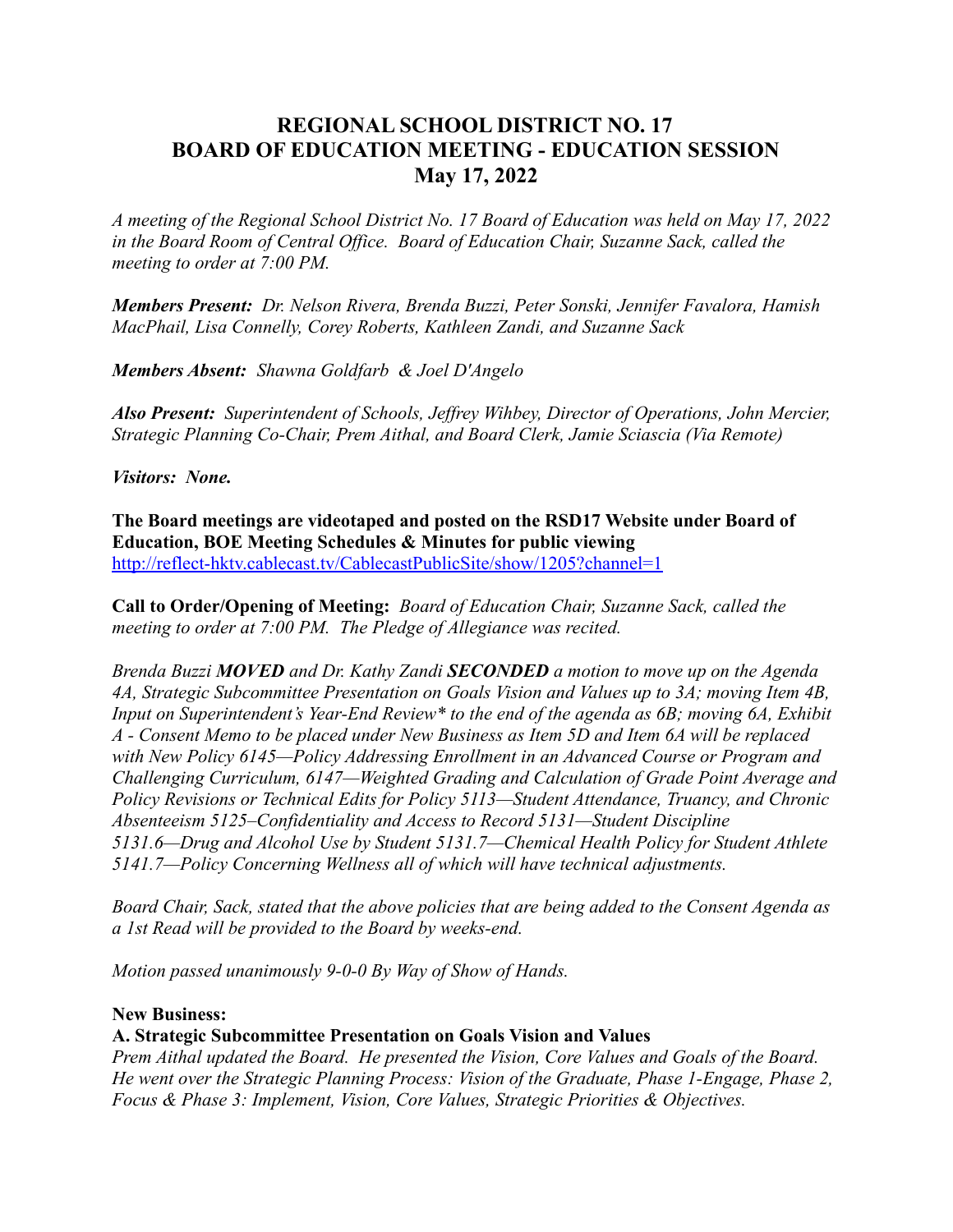*Vice-Chair, Favalora, MOVED and Dr. Nelson Rivera SECONDED a motion to approve the Board's Strategic Plan as presented to complete Phase 2 of the Strategic Planning Process.*

*Motion unanimously passed 9-0-0 from the following voice votes:*

| Dr. Kathleen Zandi YES $\sqrt{}$ |                | NO. | Shawna Goldfarb Absent |                                            |  |
|----------------------------------|----------------|-----|------------------------|--------------------------------------------|--|
| Peter Sonski                     | YES.           | NO. | Jennifer Favalora      | YES $\sqrt{NQ}$                            |  |
| Lisa Connelly                    | YES $\sqrt{ }$ | NО  | Dr. Nelson Rivera YES  | $\sqrt{NQ}$                                |  |
| Joel D'Angelo                    | Absent         |     | Hamish MacPhail YES    | NO.                                        |  |
| Brenda Buzzi                     | YES $\sqrt{ }$ | NO. | Corey Roberts          | $\sqrt{ }$<br>N <sub>O</sub><br><b>YES</b> |  |
|                                  |                |     | <b>Suzanne Sack</b>    | <b>YES</b>                                 |  |

*Dr. Katheleen Zandi MOVED and Lisa Connelly SECONDED a motion to add onto the Agenda Killingworth Board of Selectmen Report to be placed under Board Committee Reports and Future Meetings.*

*Motion unanimously passed 9-0-0 By Way of Show of Hands.*

## **Board Committee Reports and Future Meetings**

#### **A. Facilities Subcommittee**

*Peter Sonski updated the Board. He spoke about how the Committee met and reviewed the Capital Projects List, and discussed the Facilities Assessment. The Committee will begin moving around the District for their meetings as they did prior to Covid starting next month.*

#### **B. Finance Subcommittee**

*Peter Sonski updated the Board. He spoke about how the Committee met and reviewed Year-End Projected numbers, Cost Grants, went over the Audit Report and discussed the modified Objectives.*

## **C. Personnel and Evaluation Subcommittee**

*Board Chair, Sack, updated the Board. She spoke about how the Committee met and discussed the Superintendent's Review, Unaffiliated Letters, and 4 new Staffing Positions.*

## **D. Policy Subcommittee**

*Dr. Rivera updated the Board. He spoke about how the Committee met and reviewed 8 policies and discussed the Status Report of Policy Review by Series.*

## **E. Killingworth Board of Selectmen**

*Dr. Kathy Zandi updated the Board. She spoke about how the BOS gave excellent reviews on this year's Budget process, they are extremely pleased with the Community outreach and fully funding the Capital Fund.*

*Board Member, Brenda Buzzi, updated the Board. She spoke about how the Haddam Board of Selectmen are grateful for the Board's monthly reports.*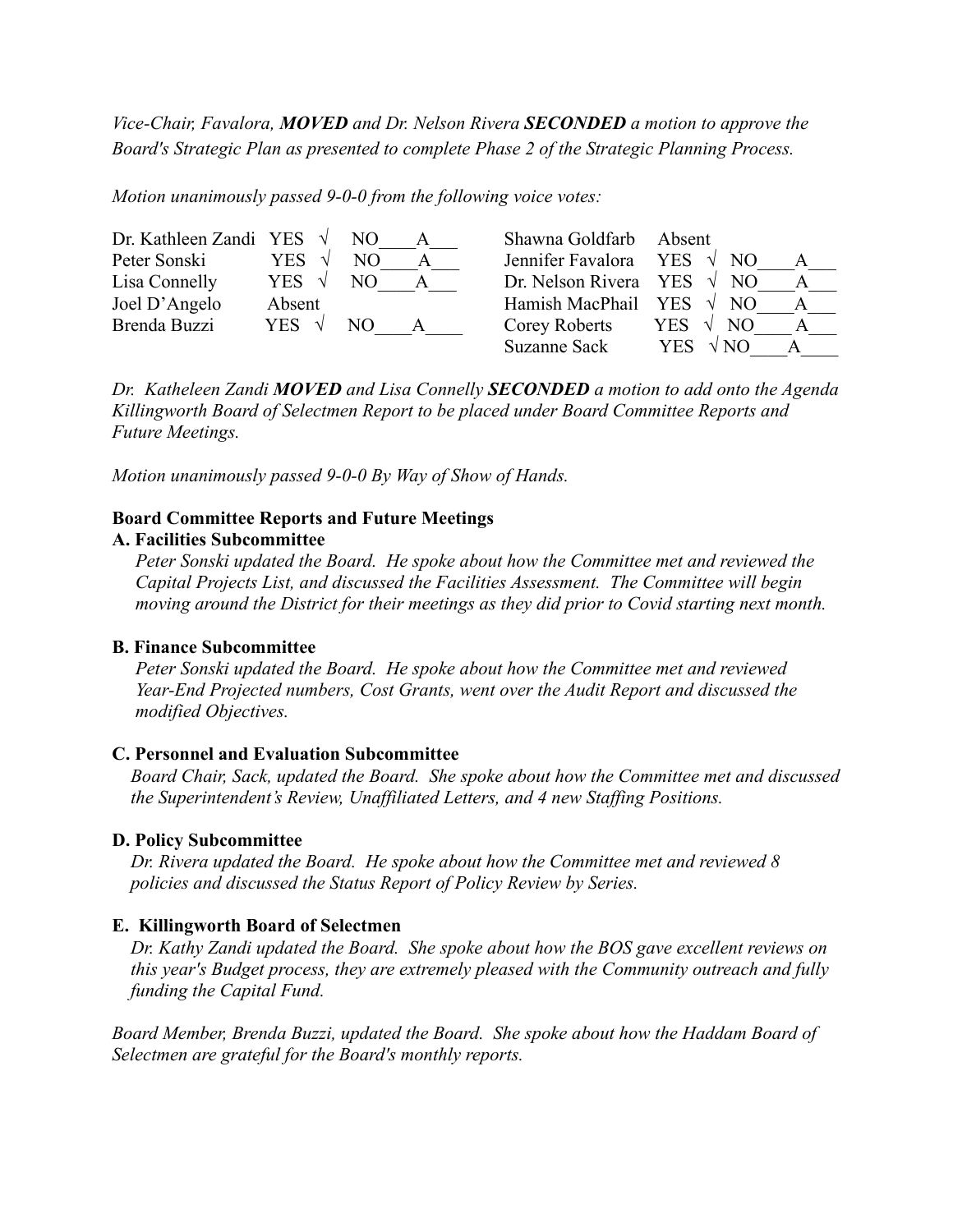**Old Business:**

**A. Policy 2150 - Policy Regarding Holds On the Destruction of Electronic Information and Paper Records, Policy 3541.40 Transportation to and From School Sponsored Student Activities, Policy 2160 Uniform Treatment of Recruiters (2nd Read) & D. Exhibit A - Consent Memo Dated May 13, 2022**

*Dr. Nelson Rivera updated the Board. He spoke about Policy 2150, Policy 3541.40 and Policy 2160 as well as policy deletions that are outdated or not aligned with CT Statutes as noted in Exhibit A.*

*Dr. Kathleen Zandi MOVED and Brenda Buzzi SECONDED a motion to approve the policies as presented as well as the policy deletions noted in Exhibit A.*

*Motion unanimously passed 9-0-0 from the following voice votes:*

| Dr. Kathleen Zandi YES $\sqrt{}$ |                | NO. | Shawna Goldfarb Absent            |                           |  |
|----------------------------------|----------------|-----|-----------------------------------|---------------------------|--|
| Peter Sonski                     | YES.           | NO. | Jennifer Favalora YES $\sqrt{NQ}$ |                           |  |
| Lisa Connelly                    | YES $\sqrt{ }$ | NO. | Dr. Nelson Rivera YES $\sqrt{NO}$ |                           |  |
| Joel D'Angelo                    | Absent         |     | Hamish MacPhail YES               | $\sqrt{ }$<br>N()         |  |
| Brenda Buzzi                     | YES $\sqrt{ }$ | NO. | Corey Roberts                     | NO.<br>YES.               |  |
|                                  |                |     | Suzanne Sack                      | $\sqrt{NO}$<br><b>YES</b> |  |

## **B. 2022-23 School Calendar:**

*Brenda Buzzi MOVED and Dr. Kathleen Zandi SECONDED a motion to adopt the 2022-2023 School Calendar as presented.*

*Motion unanimously passed 9-0-0 from the following voice votes:*

| Dr. Kathleen Zandi YES $\sqrt{}$ |                | NO. | Shawna Goldfarb Absent            |                                  |  |
|----------------------------------|----------------|-----|-----------------------------------|----------------------------------|--|
| Peter Sonski                     | YES.           | NΟ  | Jennifer Favalora YES $\sqrt{NQ}$ |                                  |  |
| Lisa Connelly                    | YES $\sqrt{ }$ | NO. | Dr. Nelson Rivera YES $\sqrt{NQ}$ |                                  |  |
| Joel D'Angelo                    | Absent         |     | Hamish MacPhail YES $\sqrt{NO}$   |                                  |  |
| Brenda Buzzi                     | YES $\sqrt{ }$ | NО  | Corey Roberts                     | YES $\sqrt{ }$<br>N <sub>O</sub> |  |
|                                  |                |     | <b>Suzanne Sack</b>               | $\sqrt{NO}$<br><b>YES</b>        |  |

#### **2023-24 School Calendar with Professional Development (2nd Read):**

*This item was TABLED until the Fall and/or when Superintendent Wihbey deems appropriate to be discussed at a future meeting.*

## **C. Facilities Subcommittee - Capital Report:**

*Peter Sonski and John Mercier updated the Board. They spoke on the Facilities Report and what the Committee recommends to the Board. John Mercier spoke about the KES water, Burr carpeting replacement, and parking.*

*Peter Sonski MOVED and Dr. Nelson Rivera SECONDED a motion to approve \$571,188.48 to work on the items as presented on Priority One on the Capital Report coming out of the Capital*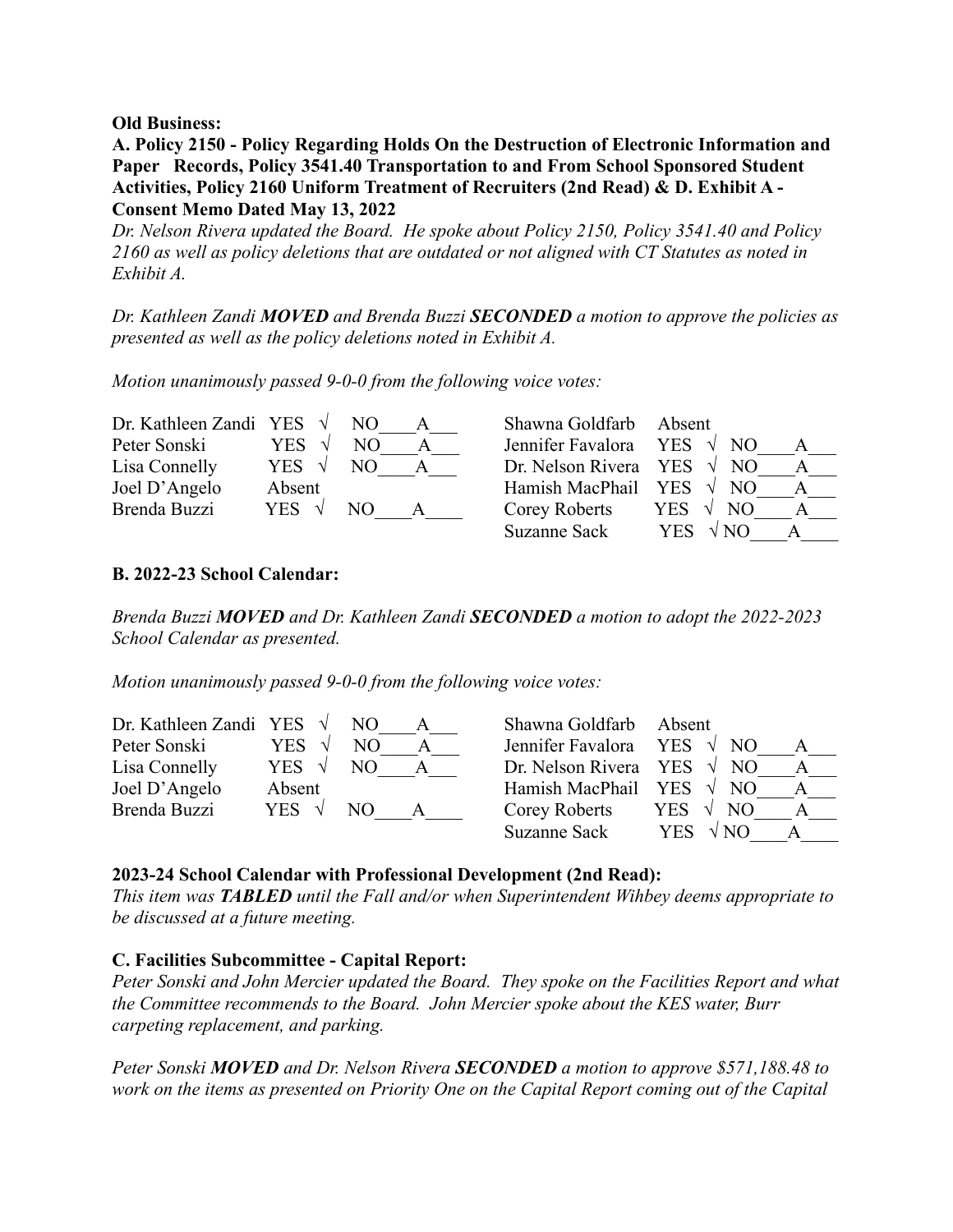*Fund Account with the stipulation that the projects are completed during the Summer months of 2022.*

*Motion unanimously passed 9-0-0 from the following voice votes:*

| Dr. Kathleen Zandi YES $\sqrt{}$ |                | NO. | Shawna Goldfarb Absent |                                            |  |
|----------------------------------|----------------|-----|------------------------|--------------------------------------------|--|
| Peter Sonski                     | YES.           | NO. | Jennifer Favalora      | YES $\sqrt{NQ}$                            |  |
| Lisa Connelly                    | YES $\sqrt{ }$ | NО  | Dr. Nelson Rivera YES  | $\sqrt{NQ}$                                |  |
| Joel D'Angelo                    | Absent         |     | Hamish MacPhail YES    | NO                                         |  |
| Brenda Buzzi                     | YES $\sqrt{ }$ | NO. | Corey Roberts          | N <sub>O</sub><br>$\sqrt{ }$<br><b>YES</b> |  |
|                                  |                |     | <b>Suzanne Sack</b>    | <b>YES</b>                                 |  |

*A Special Meeting of the Board of Education, Board of Selectmen and Board of Finance in both the Town of Haddam and Killingworth is scheduled on June 8, 2022. The Tecton Report will be presented at that time.*

#### **Consent Agenda:**

**New Policy 6145—Policy Addressing Enrollment in an Advanced Course or Program and Challenging Curriculum, 6147—Weighted Grading and Calculation of Grade Point Average and Policy Revisions or Technical Edits for Policy 5113—Student Attendance, Truancy, and Chronic Absenteeism 5125–Confidentiality and Access to Record 5131—Student Discipline 5131.6—Drug and Alcohol Use by Student 5131.7—Chemical Health Policy for Student Athlete 5141.7—Policy Concerning Wellness all of which will have technical adjustments.**

*Peter Sonski MOVED and Dr. Kathleen Zandi SECONDED a motion to approve the Consent Agenda as presented.*

*Motion unanimously passed 9-0-0 from the following voice votes:*

| Dr. Kathleen Zandi YES $\sqrt{}$ |                | NO. | Shawna Goldfarb Absent            |                           |  |
|----------------------------------|----------------|-----|-----------------------------------|---------------------------|--|
| Peter Sonski                     | <b>YES</b>     | NΟ  | Jennifer Favalora YES $\sqrt{}$   | NO                        |  |
| Lisa Connelly                    | YES $\sqrt{ }$ |     | Dr. Nelson Rivera YES $\sqrt{NO}$ |                           |  |
| Joel D'Angelo                    | Absent         |     | Hamish MacPhail YES               | $\sqrt{ }$<br>NO.         |  |
| Brenda Buzzi                     | YES $\sqrt{ }$ | NO. | Corey Roberts                     | YES.<br>NO.               |  |
|                                  |                |     | <b>Suzanne Sack</b>               | $\sqrt{NQ}$<br><b>YES</b> |  |

## **New Business:**

## **B. Input on Superintendent's Year-End Review\***

*Board Chair, Sack, updated the Board. She briefly spoke on the Superintendent's Year-End Review.*

*Brenda Buzzi MOVED and Corey Roberts SECONDED a motion to go into Executive Session to discuss a Personnel Matter.*

*Motion unanimously passed 9-0-0 By Way of Show of Hands.*